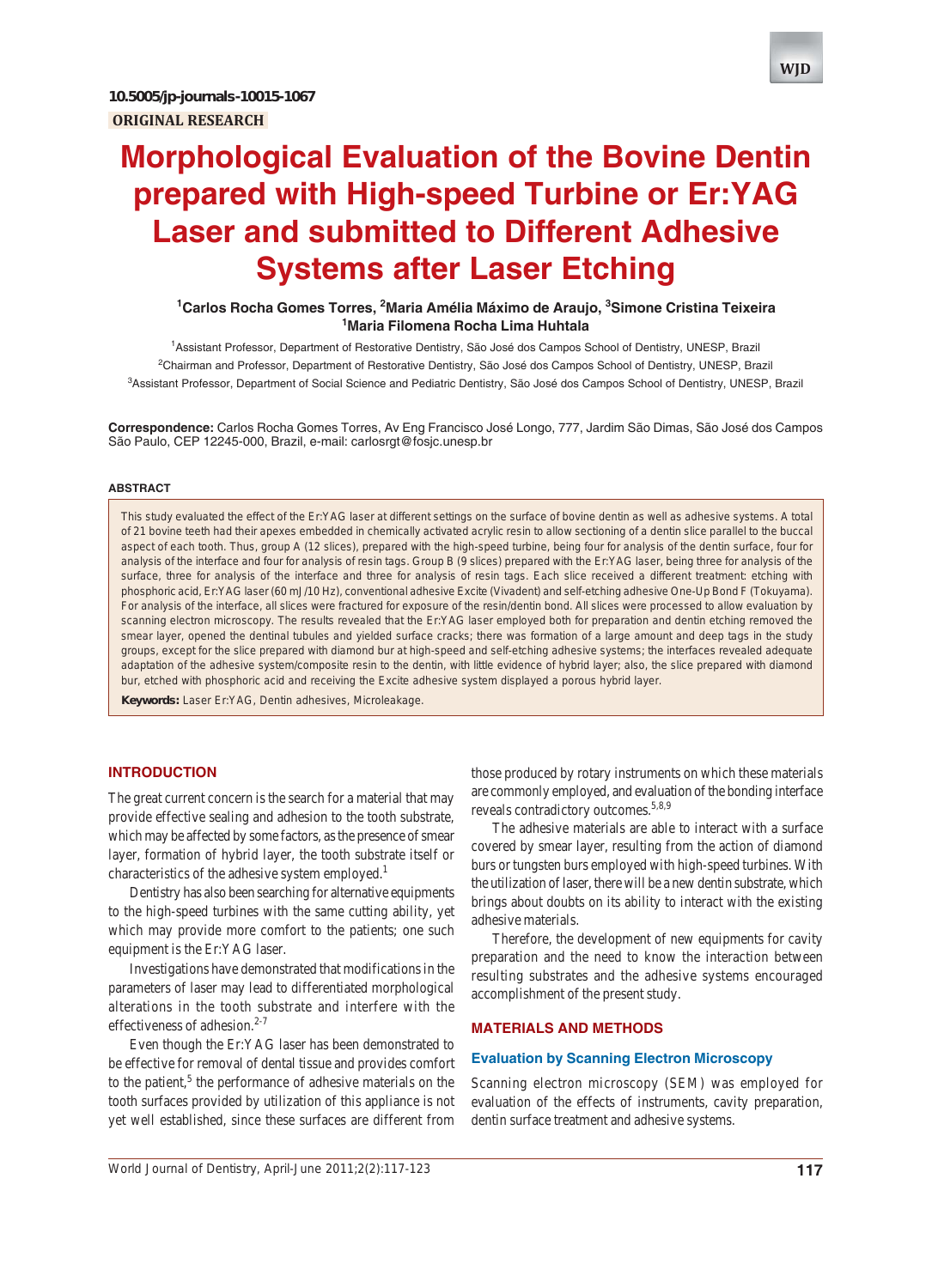For that purpose, 21 extracted teeth were selected and cleaned; their pulp tissue was removed and their apical third was embedded in chemically activated acrylic resin. A dentin slice of nearly 1 mm thickness was achieved parallel to the buccal aspect of all teeth in the sample, and were properly identified and divided into two groups: group A with 12 slices, and group B with nine slices (Figs 1 and 2).

In group A, 12 slices were superficially ground with a diamond bur no. 1092 at high-speed (KG Sorensen). The four first slices were submitted to analysis of the dentin surface, other four were submitted to analysis of the interface, and other four were submitted to analysis of the resin tags.

One slice submitted to analysis of the surface did not receive any additional treatment to allow observation only of the effect of diamond bur. In the second slice, the dentin was etched with Er:YAG laser (60 mJ and 10 Hz). The third slice was etched with 37% phosphoric acid for 15 seconds, thoroughly washed



**Fig. 1:** Scheme of dentin treatment for group A



with water jets and kept in distilled water until processing for SEM. The fourth slice received application of One Up Bond F for 20 seconds, being thoroughly washed with water and immersed in acetone for 5 minutes.

With regard to the slices submitted to analysis of the interface, the first received the adhesive excite (Vivadent) and composite resin, the second received the adhesive One-Up Bond F (Tokuyama) and composite resin (both applied as recommended by the manufacturers), the third slice received application of the Er:YAG laser at 60 mJ and 10 Hz followed by application of Excite without acid etching and composite resin, and the fourth slice received the Er:YAG laser (60 mJ and 10 Hz) followed by application of the One-Up Bond F adhesive and composite resin.

The other four slices submitted to analysis of the resin tags, were processed as the slices for interface analysis with different processing for SEM.

The slices for surface and interface analysis were immersed in 2.5% glutaraldehyde in 0.1 M of sodium cacodylate at 4ºC for 12 hours, then washed in a buffer solution of 0.2 M sodium cacodylate solution for 1 hour with three changes of solution, followed by immersion in distilled water for 1 minute. They were then dehydrated in increasing concentrations of ethanol (25% for 20 mins, 50% for 20 mins, 75% for 20 mins, 95% for 30 mins and 100% for 60 mins). Afterwards, all specimens were dried by immersion in hexamethyldisilazane for 10 minutes, placed on an absorbent filter paper under a glass dome and allowed to dry at room temperature.<sup>10</sup>

The slices for interface analysis were fractured for exposure of the resin/dentin bond. Processing of the slices for analysis of the resin tags comprised immersion in 37% hydrochloric acid for 2 days, washing in water and immersion in 10% sodium hypochlorite for 3 days, for maintenance only of the resin material. They were then washed in tap water and immersed in absolute ethanol for 10 minutes.

The 12 slices were mounted on aluminum stubs and submitted to evaporation of gold by the sputtering method on the Desk II machine (Denton Vacuum) for 2 minutes; then, all specimens were observed under a scanning electron microscope (JMS-5310 – Jeol). Figures 1 and 2 reveal the study design followed for study groups A and B.

In group B, with nine slices, the surfaces received application of the Er:YAG laser at 400 mJ of pulse energy and 4 Hz of frequency. This group of specimens was not submitted to application of laser at 60 mJ/10 Hz, and evaluation of the walls interface and tags was conducted with variations in the adhesive system and utilization or not of acid etching of the surfaces.

All steps were similar to those described for group A.

### **RESULTS**

Results are as shown in Figures 3 to 13D.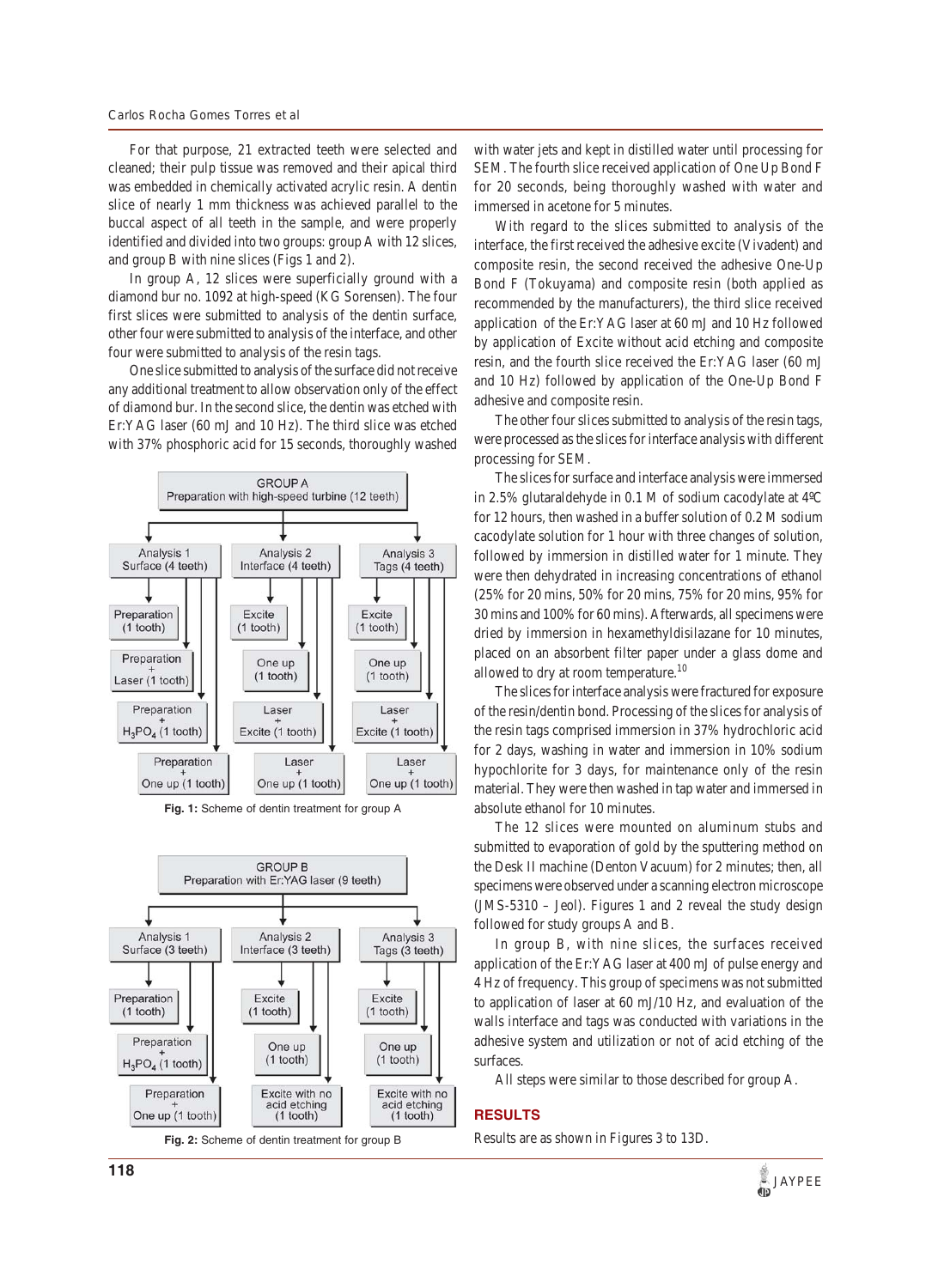*Morphological Evaluation of the Bovine Dentin prepared with High-speed Turbine or Er:YAG Laser*



**Fig. 3:** Preparation with diamond burs laser, wall obliterated by smear layer (5,000x magnification)



**Fig. 4:** Preparation with Er:YAG, absence of smear layer (5,000× magnification)



**Fig. 5:** Preparation with diamond bur application of laser at 60 mJ/10 Hz, removal of smear layer (2,000× magnification)

*World Journal of Dentistry, April-June 2011;2(2):117-123* **119**



**Fig. 6:** Preparation with diamond bur application of phosphoric acid and removal of smear layer (2,000x magnification)



**Fig. 7:** Preparation with diamond burs and self-etching adhesive system, smear plugs sealing the opening of dentinal tubules (5,000× magnification)



**Fig. 8:** Preparation with laser and etching with phosphoric acid, increase in surface porosities (5,000× magnification)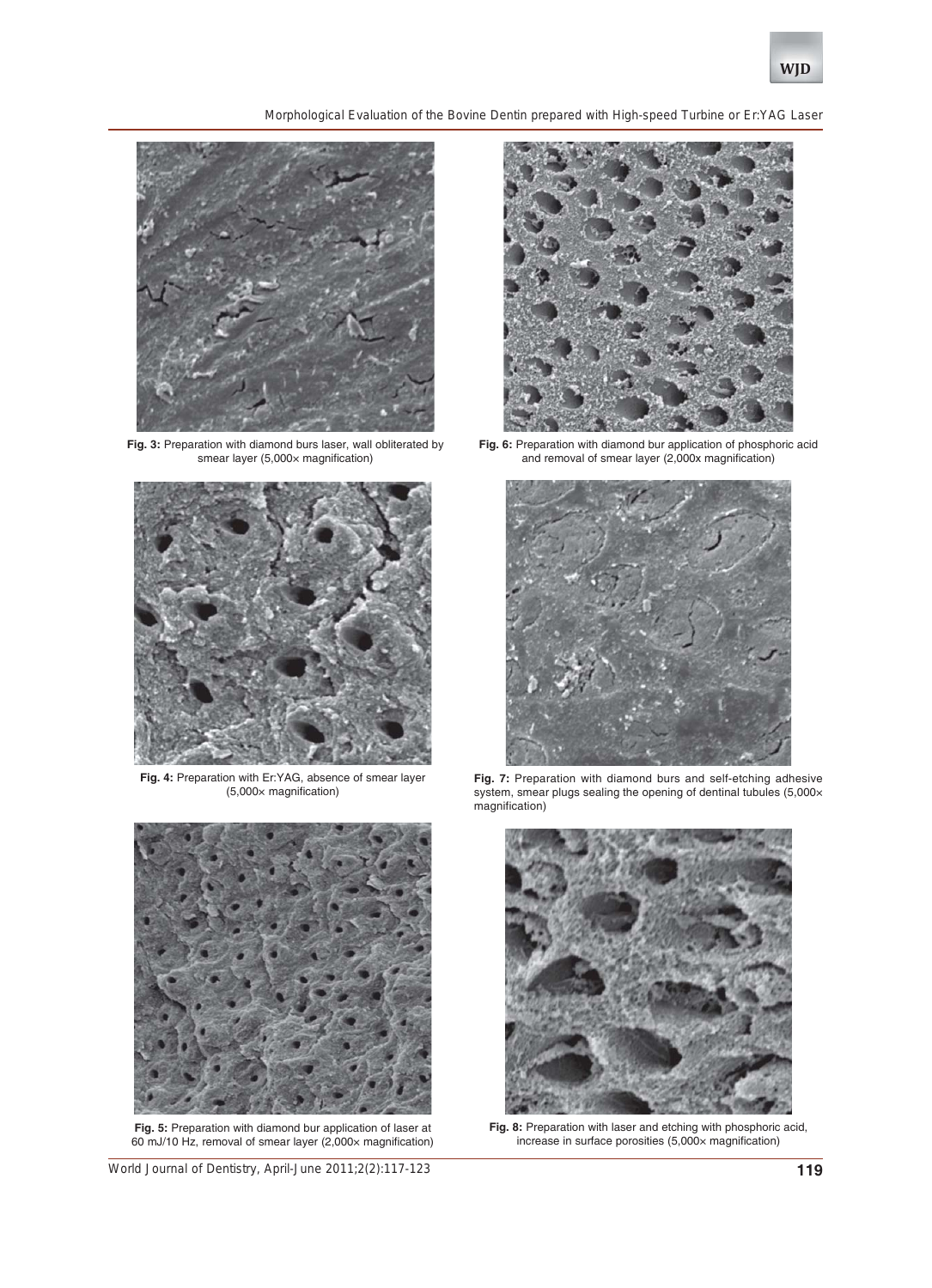

**Fig. 9:** Preparation with laser, the peritubular dentin was not removed (5,000x magnification)

## **DISCUSSION**

Utilization of the Er:YAG is able to provide acceptable microretention for adhesive materials, roughening the dentin as the acid etching.<sup>2,5,7,9,11</sup>

When the dentin was prepared with high-speed turbines and then submitted to laser etching with Er:YAG at low energy parameters (60 mJ/10 Hz), there was also removal of the smear layer and opening of dentinal tubules, corroborating the findings of other studies.2,3,4,6,12

This study revealed that combination of the self-etching adhesive system and the smear layer yielded a more uniform surface with presence of smear plugs partially sealing the openings of the dentinal tubules.

When etching with phosphoric acid was performed on the dentin prepared with diamond burs, there was removal of smear layer and opening of dentinal tubules similar to the effect yielded by laser, for both the preparation (400 mJ) and etching (60 mJ).



**Figs 10A to D:** (A) Cavity preparation with diamond bur, etching and adhesive system, porous hybrid layer—2,000× magnification (R – resin, AS – adhesive system, CH – hybrid layer); (B) cavity preparation with diamond bur and self-etching adhesive, absence of hybrid layer—2,000× magnification; (C) surface prepared with laser (60 mJ and 10 Hz) and self-etching adhesive, demonstrating quality of the interface-2,000x magnification; and (D) utilization of laser for surface preparation allowed improved adaptation between adhesive and composite resin—2,000× magnification

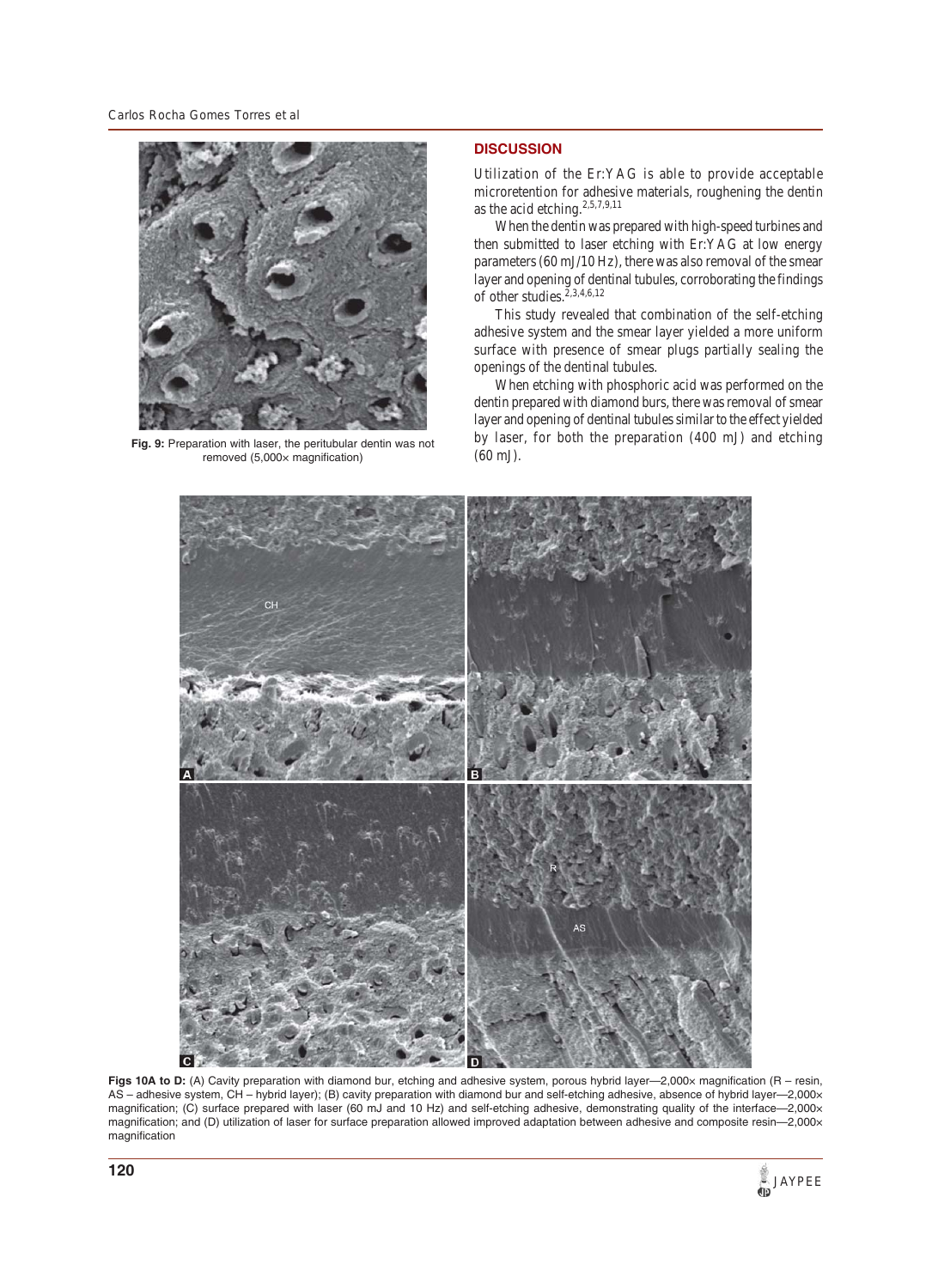

*Morphological Evaluation of the Bovine Dentin prepared with High-speed Turbine or Er:YAG Laser*



Fig. 11: Cavity preparation with laser and acid etching adhesive, suggesting evidence of hybrid layer (2,000x magnification)



**Fig. 12:** Cavity preparation with self-etching adhesive, presence of hybrid layer (2,000x magnification)



**Figs 13A to D:** (A) Preparation with high-speed turbine and diamond bur, surface etching with laser at 60 mJ/10 Hz and adhesive system Excite. Penetration of adhesive monomers with formation of a great amount of resin tags—2,000x magnification (B + L + Ex); (B) preparation with Er:YAG laser (400 mJ/4 Hz), acid etching and adhesive system Excite—2,000x magnification, revealing extensive formation of resin tags (L + Ac + Ex); (C) preparation with high-speed turbine and diamond bur, surface etching with 60 mJ/10 Hz laser and adhesive system One Up (5,000× magnification). Note the network of deep resin tags  $(B + L + Up)$ ; (D) preparation performed with diamond bur at high-speed and self-etching adhesive system One Up. The 2,000× magnification reveals scarce and predominantly shallow tags

*World Journal of Dentistry, April-June 2011;2(2):117-123* **121**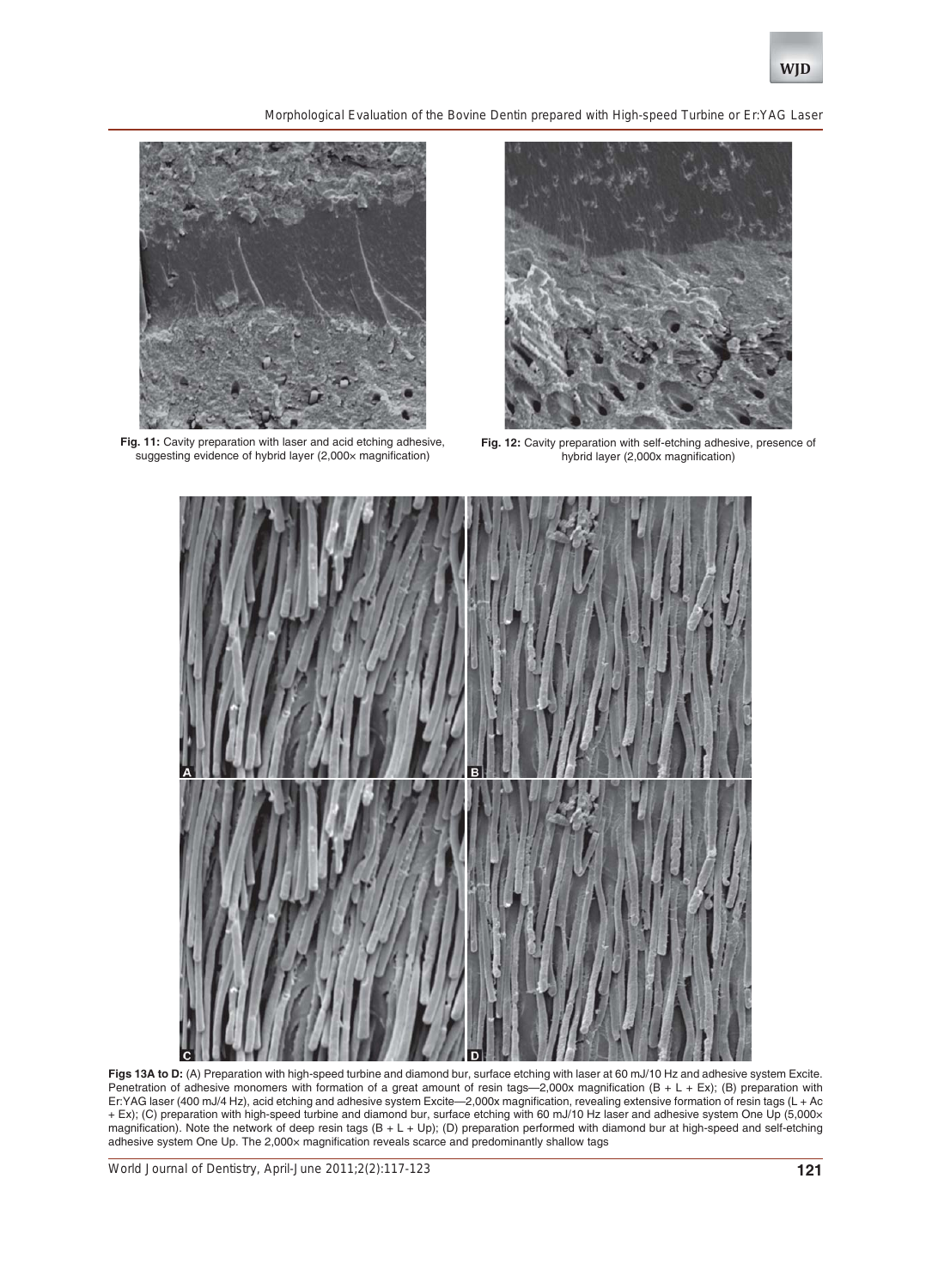Application of phosphoric acid to the surface prepared with laser (400 mJ) yielded an increase in surface porosity, by dissolution of the peritubular dentin and exposure of collagen fibers. $13,14$ 

The self-etching adhesive system applied to the laser-treated surface also increased the porosity and led to partial opening of the tubules, yet with preservation of the peritubular dentin. This was also observed by Bertrand et al<sup>15</sup> (2004) and Dostálová et al<sup>16</sup> (1998), who established a classification for self-etching systems based on the degree of dissolution of the smear layer. They observed that in some commercial brands, the smear layer and smear plugs were contained in the hybridization process.

With regard to utilization of laser to etch (60 mJ) the dentin prepared with diamond burs without acid etching, no hybrid layer was observed under SEM, yet there was a remarkable improvement in adaptation of the composite resin, suggesting that opening of the dentinal tubules may have improved the adaptation due to formation of resin tags.

These results are in agreement with Freitas et al<sup>3</sup> (2007), and Giachetti et al<sup>14</sup> (2004), that also observed the presence of hybrid layer and dentinal tubules impregnated by resin, under SEM.

The dentin prepared with laser (400 mJ) and etched with 37% phosphoric acid, followed by application of the conventional adhesive Excite, demonstrated satisfactory interfacial adaptation and little evidence of hybrid layer. On the other hand, for the self-etching adhesive system, the hybrid layer was homogeneous and uniform with absence of porosity.

The surface of slices submitted to analysis of resin tags revealed that only the dentin prepared with diamond burs and submitted to the self-etching adhesive system (B+UP) exhibited scarce and shallow tags, whereas the other dentin surfaces displayed long and abundant resin tags. These results suggest similarity between utilization of phosphoric acid and laser for removal of smear layer and opening of dentinal tubules, corroborating the findings of de Carvalho et  $al<sup>4</sup>$  (2007).

Another interesting observation is related to the network or anastomosis of resin tags when the laser and self-etching adhesive were employed. This characteristic was also observed by Bertrand et al<sup>15</sup> (2004), who yet associated laser irradiation to acid etching of the surface. Besides hybridization, the penetration of resin monomer into the dentinal tubules forming the "resin tags" only contributes for adhesion, if there is proper hybridization to the lateral walls of the dentinal tubules.<sup>1,3,14</sup>

Nonetheless, Ceballos et  $al^{17}$  (2001) considered that there are differences in the morphology of dentinal tubules after application of phosphoric acid for etching or laser irradiation. In the case of acid etching, the peritubular dentin is removed, yielding a funnel-shaped opening of the tubules, and this morphology may contribute to displace the composite resin far from the tubule walls during the polymerization shrinkage. On the other hand, irradiation with the Er:YAG laser does not produce demineralization of the peritubular dentin and yields

cone-shaped opening of the tubules with smaller diameter, therefore reducing the effect of polymerization shrinkage and improving the adhesion. This morphology was not evident in the present study upon comparison of tags, yet is in agreement with Figure 9, which displays the non-demineralized peritubular dentin. The results achieved demonstrate that there are still some aspects to elucidate as to utilization of the Er:YAG laser associated to the commercially available adhesive systems, and thus further investigations on this issue are warranted.

## **CONCLUSION**

The Er:YAG laser, used for both cavity preparation and etching of the dentin surface, removed the smear layer, opened the dentinal tubules and yielded surface cracks.

There was similar formation of tags in large amount and depth in the study groups, except for the dentin surface prepared with diamond bur at high-speed turbine followed by self-etching adhesive system; the interfaces demonstrated proper adaptation of the composite resin with little evidence of hybrid layer; however, the surface receiving (B+Ac+Ex) revealed presence of a porous hybrid layer.

## **REFERENCES**

- 1. Perdigão J. New developments in dental adhesion. Dent Clin North Am Apr 2007;51(2):333-57.
- 2. Kohara EK, Hossain M, Kimura Y, Matsumoto K, Inoue M, Sasa R. Morphological and microleakage studies of the cavities prepared by Er:YAG laser irradiation in primary teeth. J Clin Laser Med and Surg 2002;20(3):141-47.
- 3. Freitas PM, Navarro RS, Barros JA, De Paula Eduardo C. The use of Er:YAG laser for cavity preparation: An SEM evaluation. Microsc Res Tech Sep 2007;70(9):803-08.
- 4. De Carvalho RC, De Freitas PM, Otsuki M, De Eduardo CP, Tagami J. Micro-shear bond strength of Er:YAG-laser-treated dentin. Lasers Med Sci May 4, 2007 [Epub ahead of print].
- 5. Corona SAM, Borsatto MC, Pécora JD, DE SÁ Rocha Ras, Ramos TS, Dibb RGP. Assessing microleakage of different class V restorations after Er:YAG laser and bur preparation. J Oral Rehabil 2003;30:1008-14.
- 6. Cecchini RC, Zezell DM, Oliveira E DE, Freitas PM DE, Eduardo CDE P. Effect of Er:YAG laser on enamel acid resistance: Morphological and atomic spectrometry analysis. Lasers Surg Med Dec 2005;37(5):366-72.
- 7. Delme KI, Deman PJ, DE Moor RJ. Microleakage of class V resin composite restorations after conventional and Er:YAG laser preparation. J Oral Rehabil 2005;32(9):676-85.
- 8. Chinelatti MA, Ramos RP, Chimello DT, Corona SA, Pécora JD, Dibb RG. Influence of Er:YAG laser on cavity preparation and surface treatment in microleakage of composite resin restorations. Photomed Laser Surg 2006;24(2):214-18.
- 9. Bertrand MF, Semez G, Leforestier E, Muller-Bolla M, Nammour S, Rocca JP. Er:YAG laser preparation and composite resin bonding with a single-component adhesive system: Relationship between shear bond strength and microleakage. Lasers Sugr Med 2006;38(6):615-23.
- 10. Perdigão J, Lambrechts P, Van Meerbeek B, Vanherle G, Lopes AL. Field emission SEM comparison of four postfixation drying techniques for human dentin. J Biomed Mater Res 1995;29:1111-20.